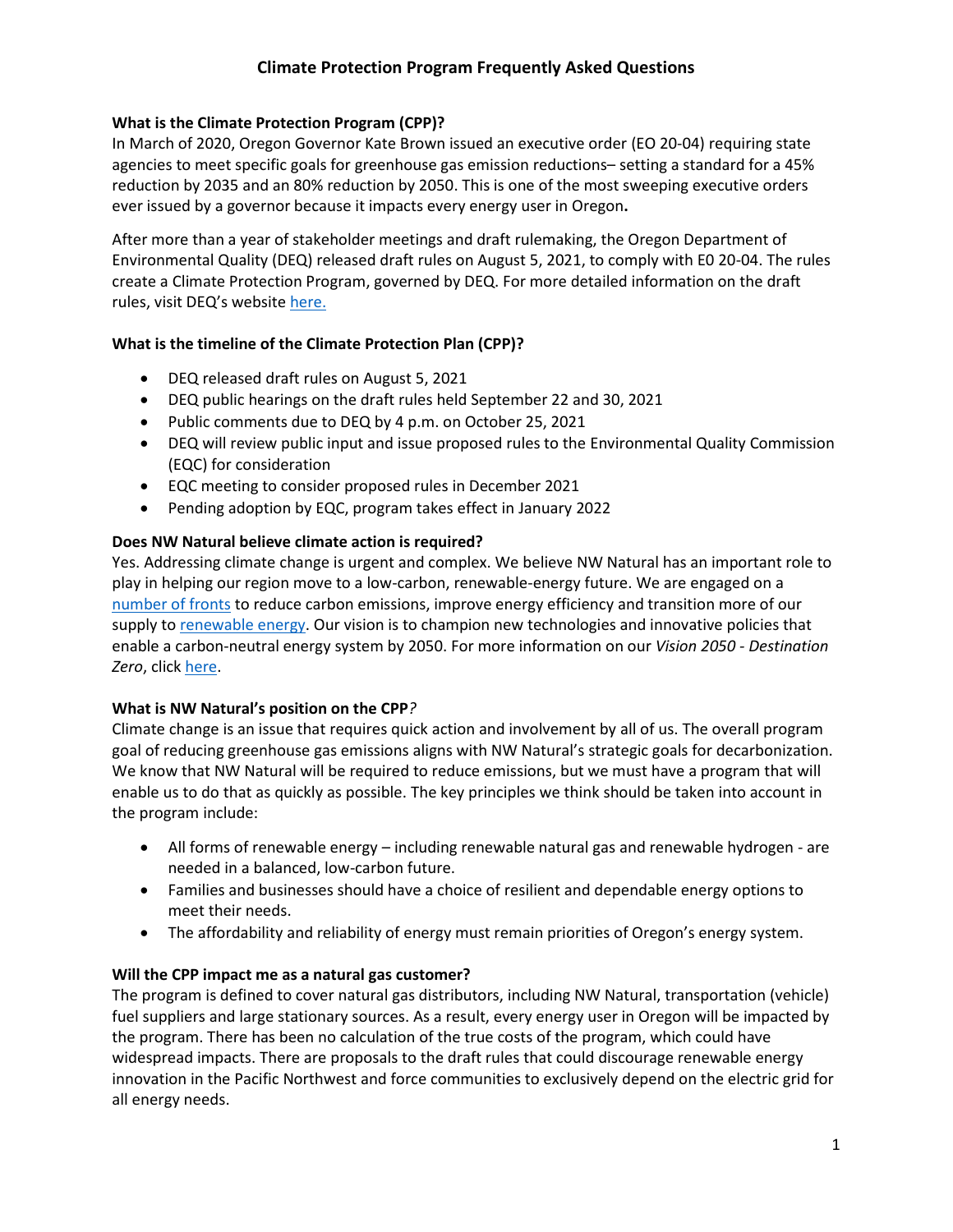# **Climate Protection Program Frequently Asked Questions**

### **Why is NW Natural communicating about this topic?**

It's more important than ever to have a public conversation about how we can collectively reduce emissions while maintaining affordability and reliability for the region. We believe it's possible to strike the right balance, and that's why we think our customers should be a part of the discussion for critical policy decisions that could impact the energy and essential services they depend on.

To date, there has been a narrow set of perspectives provided to state agencies and regulators about how this program should be constructed and what priorities are important. We believe Oregon will be better served if a more diverse set of views and comprehensive analysis are considered. Just as we do with any potential rate or service change, we also have a responsibility to our customers to ensure they are informed about changes to energy policy that could impact choice and costs.

### **Has NW Natural been involved in the rulemaking process?**

Prior to DEQ releasing the draft rules, NW Natural participated in a number of stakeholder meetings and was a member of the rulemaking advisory committee, doing all we could to ensure sound analysis and our customers' interests are represented. NW Natural plans to submit formal comments on the proposed rule to DEQ by the October 25 public comment period deadline.

### **Why is NW Natural concerned with efficacy and costs of the program under the current draft rules?**

There are a number of areas of the program that we believe need to be addressed to ensure the intended emission reductions occur - and in the most affordable way possible:

- 1. **Include a Cost Cap**  Currently absent in draft rules, which breaks with all other carbon regulation program design, including Oregon's new clean energy legislation for electric utilities. This increases the risk for regressive policy.
- 3. **Clarify Community Climate Investments**  The CCIs are an untested, new tool for compliance that is well intended, but not positioned to deliver actual carbon reductions. At the highest level, this part of the draft asks community-based organizations that don't have energy system experience to identify decarbonization projects in Oregon, estimate the carbon savings those projects will achieve, fund them in advance of any savings being accounted for and then wait to see if customer money spent on those projects yields carbon savings. Funds for CCIs could be in the hundreds of millions of dollars, yet there is no defined recourse if emission reductions from CCI projects fall short or do not materialize. We believe this component of the program must be revised to ensure transparency, reasonable administration costs, and clear emission reductions.
- 4. **Expand Compliance Instruments and Recognize [Smart Energy](https://www.nwnatural.com/about-us/carbon-offset-program/about-smart-energy)** The draft rules don't allow verified carbon offsets as a path for compliance. This is inconsistent with carbon policy in all other carbon regulation regimes in North America and globally.
	- a. NW Natural Customers have enabled more than 1.5 million metric tons of savings through high quality, verified regional offset investment.
	- b. NW Natural could leverage experience in offset procurement to ensure expenditures under the program result in verified carbon savings immediately while also managing cost to customers. Leaving this tool out of the program does not serve to benefit customers or real emission reductions.
- 5. **Require a Full Analysis of Electrification Impacts** Some individuals and groups involved in this process are advocating for subsidized fuel-switching from gas heating to electric heating, yet